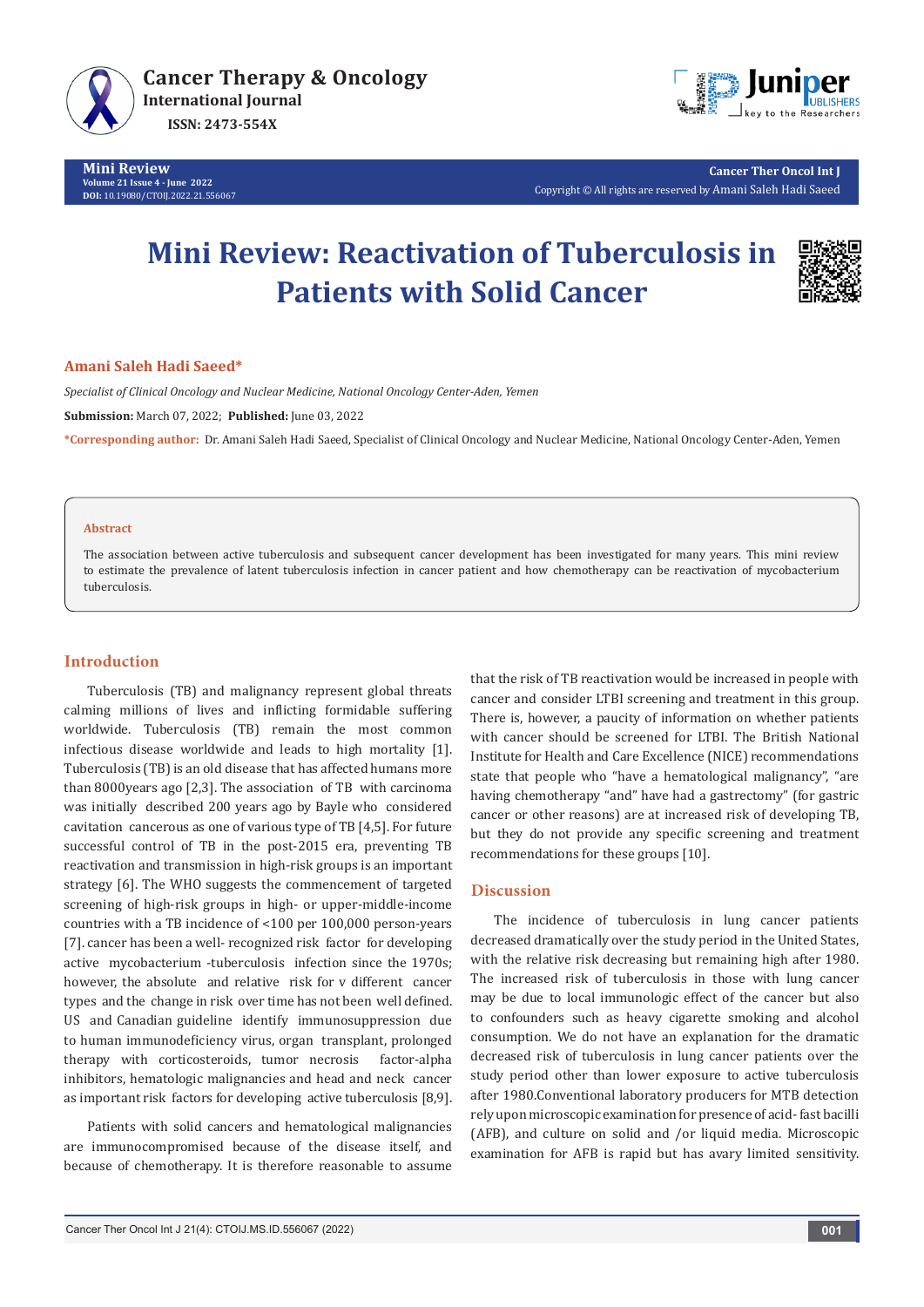Although culture is still the gold standard for diagnosis of TB, it may require a turnaround time of 2-8 weeks [11].

Active tuberculosis occurred concurrently or soon after the cancer diagnosis in more than half of the patients with head and neck and lung cancer in 2 large studies included in our metaanalysis [7,12]. The incidence of active tuberculosis in patients with head and neck cancers (HNSCC) decreased by more than 6-fold over the study period in the United States, while the relative risk decreased but remained very high. The increased tuberculosis risk in these patients may be confounded by the association of heavy smoking and drinking as they are independent risk factors for developing active tuberculosis. It is unclear if risk of HNSCC is principally through the direct impairment of antituberculotic immunity by cigarette smoking or alcohol consumption or the association of these risk factors with poverty, malnutrition, and low socioeconomic status (SES). The dramatic decrease in incidence of tuberculosis in those with head and neck cancers in the pre- and post-1980 period may be due to decreasing tuberculosis rates, as well as the change in etiology of head and neck cancers associated risk factors and treatment modalities. Non-human papillomavirus (HPV)–associated HNSCC typically occurs in low- to middleclass males who are heavy smokers and drinkers, whereas HPVassociated HNSCC occurs in young nonsmoking males of high SES. Between 1998 and 2004, the incidence of HPV-positive HNSCC in the United States increased by 225%, whereas HPV-negative cancers decreased by 50% [13]. A recently published systematic review and meta-analysis by Cheng et al. [14] on the risk of TB in patients with cancer also had significant methodological limitations. That analysis did not exclude studies that contained information on cumulative incidence of TB only and used annual country-specific TB incidence rates that were unadjusted for potential confounders obtained from WHO for comparison [14].

Comparing the cumulative incidence of TB in patients with cancer (in one included study cumulated over a study period of 25 years [15]. Another systematic review published in 2014 focused on lung cancer only and evaluated the prevalence of TB in those patients [16]. It was not the goal of that review to establish causality (the authors were aware that there is a bidirectional causal link between lung cancer and TB [17]. The primary infection by M. tuberculosis is extremely common in areas with high prevalence. It is usually self-limited by the host's immune mechanisms resulting in latent infection and nonspecific or no clinical manifestations. Most cases of active tuberculosis occur due to reactivation of this latent infection in face of impaired immunity. Patients with one episode of tuberculosis are at higher risk of developing recurrent episodes due to reinfection [18]. Lung cancer and tuberculosis are two major public health problems in China. It was demonstrated that there were 28.49 lung cancer-related deaths per 100,000 population in 2014 [19] and 2.6 tuberculosis-related deaths per 100,000 population in 2017 in China [5].

The meta-analysis showed a statistically significantly increased risk of TB in cancer patients, compared to the general population. Most solid cancers, for which data from three or more studies were available, were associated with an approximately two-fold increase in the risk of developing TB, compared to the general population. This increase was significant for gastric, breast and colon cancer, but not for liver cancer (IRR 2.02; 95% CI 0.83–4.91). Lung cancer was associated with a six-fold increase in TB. The relative risk of TB in gastric cancer (IRR 2.63, 95% CI 1.96–3.52), which is often treated with gastrectomy (associated with malnutrition) [20].

Tuberculosis treatment in cancer patients is still not conclusive, especially for advanced non-small cell lung cancer patients with synchronous anti-tuberculosis and anti-cancer treatments [21]. Hirashima et al demonstrated that in patients with metastatic colorectal cancer, both cancer chemotherapy and tuberculosis treatment could be concurrently administered safely and efficiently [22]. The scholar furtherly demonstrated that anti-cancer and anti-tuberculosis treatments can be safely and effectively administered in patients with different types of malignancies (including lung cancer) and active TB [23,24].

# **Conclusion**

This review for the clinicians to be aware of the protean manifestation of TB and cancer and maintain a high index of suspicion for simultaneous and/ or misleading presentations, there remains considerable uncertainty about whether patients with cancer should be screened for LTBI, with the intention to offer preventive treatment, if there is evidence of LTBI. The risk of TB in cancer patients remains imprecisely quantified, despite the need for contemporary evidence to inform guidelines and public health policy on LTBI screening and treatment in this setting.

#### **References**

- 1. [Cohen A, Mathiaasen VD, Schon T, Weise C \(2019\) The global prevalence](https://pubmed.ncbi.nlm.nih.gov/31221810/)  [of latent tuberculosis: a systemic review and meta-analyasis. Eur](https://pubmed.ncbi.nlm.nih.gov/31221810/)  [Respir J 54\(3\): 1900655.](https://pubmed.ncbi.nlm.nih.gov/31221810/)
- 2. [Hershkovitz I, Donoghue HD, Minnikin DE, May H, Lee OY, et al. \(2015\)](https://pubmed.ncbi.nlm.nih.gov/25726364/)  [Tuberculosis origin: the Neolithic scenario. Tuberculosis \(Edinb\)](https://pubmed.ncbi.nlm.nih.gov/25726364/)  [95\(Suppl 1\): S122-6.](https://pubmed.ncbi.nlm.nih.gov/25726364/)
- 3. Bayl GI (1825) Researches sur la phthisie pulmonaire. Gabon, Paris.
- 4. [Pandey M, Abraham E, Chandramohan K, Rajan \(2003\) Tuberculosis](https://pubmed.ncbi.nlm.nih.gov/12773222/)  [and metastatic carcinoma coexistence in axillary lymph node: A case](https://pubmed.ncbi.nlm.nih.gov/12773222/)  [report. World J Surg Oncol 1\(1\): 3.](https://pubmed.ncbi.nlm.nih.gov/12773222/)
- 5. [World Health Organization \(2018\) Global tuberculosis report 2018.](https://apps.who.int/iris/handle/10665/274453)  [World Health Organization Geneva, Switzerland.](https://apps.who.int/iris/handle/10665/274453)
- 6. [Rose DN \(2000\) Benefits of screening for latent Mycobacterium](https://pubmed.ncbi.nlm.nih.gov/10826467/)  [tuberculosis infection. Arch Intern Med 160\(10\): 1513–1521.](https://pubmed.ncbi.nlm.nih.gov/10826467/)
- 7. [Haileyesus Getahun,](https://www.ncbi.nlm.nih.gov/pmc/articles/PMC4664608/) Alberto Matteelli, Ibrahim Abubakar, Mohamed Abdel Aziz, Annabel Baddeley, [et al. \(2015\) Management of latent](https://www.ncbi.nlm.nih.gov/pmc/articles/PMC4664608/)  [Mycobacterium tuberculosis infection: WHO guidelines for low](https://www.ncbi.nlm.nih.gov/pmc/articles/PMC4664608/)  [tuberculosis burden countries. Eur Respir J 46\(6\): 1563–1576.](https://www.ncbi.nlm.nih.gov/pmc/articles/PMC4664608/)
- 8. [Targeted tuberculin testing and treatment of latent tuberculosis](https://pubmed.ncbi.nlm.nih.gov/10881762/)  [infection. American Thoracic Society. MMWR Recomm Rep 49\(RR-6\):](https://pubmed.ncbi.nlm.nih.gov/10881762/)  [1–51.](https://pubmed.ncbi.nlm.nih.gov/10881762/)